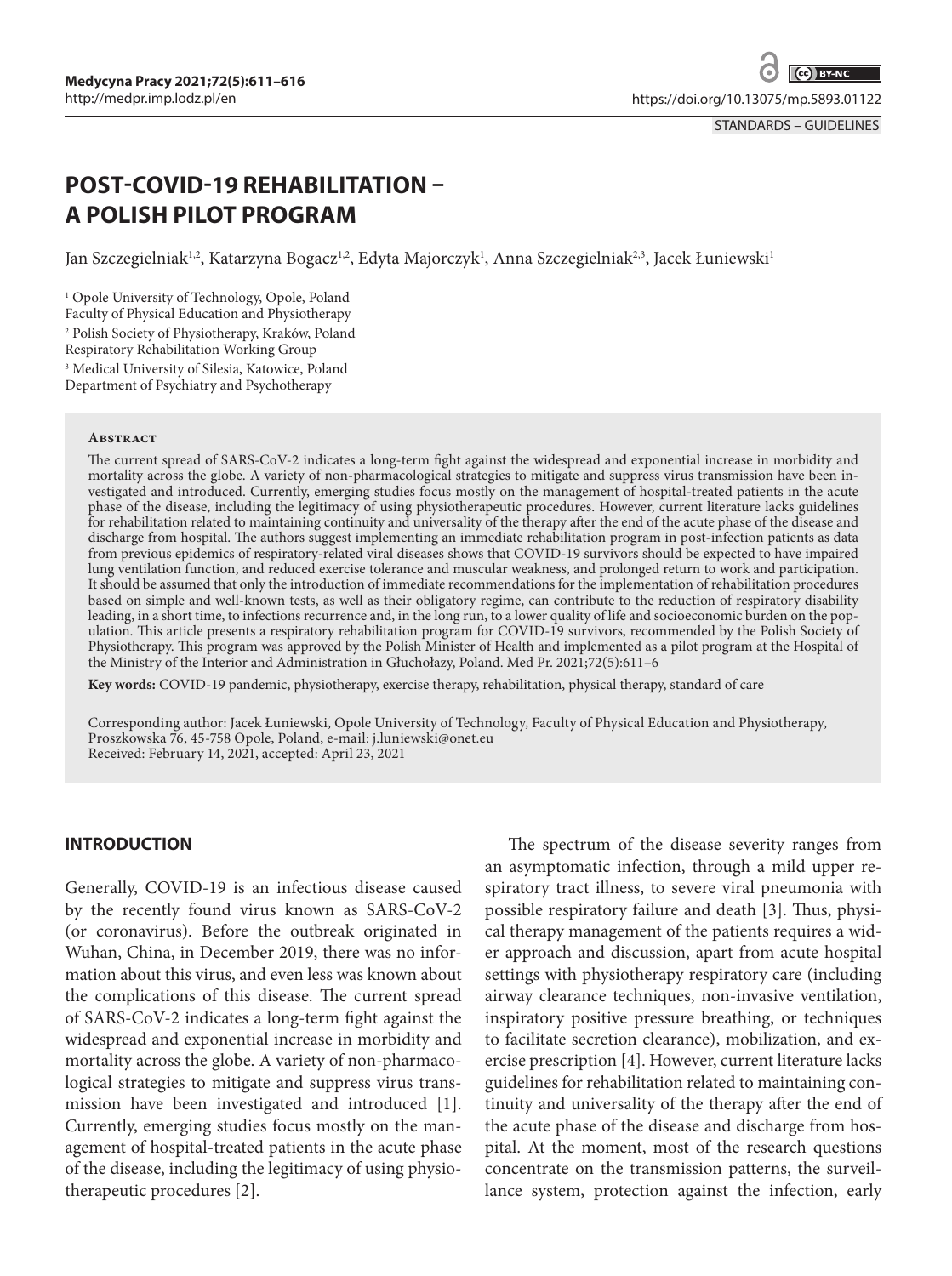|          | Respiratory physiotherapy model* |                              |                            |                        |
|----------|----------------------------------|------------------------------|----------------------------|------------------------|
| Dyspnoea | $<$ 3 MET<br>$<$ 320 m           | $3-4.9$ MET<br>$320 - 434$ m | 5-6.9 MET<br>$435 - 520$ m | $\geq$ MET<br>$>520$ m |
| $8 - 7$  | model D                          | model D                      | model C                    | model B                |
| $6 - 4$  | model D                          | model D or C                 | model C or B               | model B or A           |
| $3 - 2$  | model D                          | model C                      | model B                    | model A                |
| $0 - 1$  | model D                          | model C                      | model B                    | model A                |

**Table 1.** Qualification criteria for pulmonary rehabilitation

MET – metabolic equivalent.

Dyspnoea >8 is a contraindication for taking the test. Model E is required.

\* Depending on the MET value or the distance achieved.

diagnostic criteria, treatment recommendations, vaccine development, and distribution [5–7].

The priority should be to implement immediate rehabilitation in post-infection patients (post-intensive care syndrome), as data from previous epidemics of respiratory-related viral diseases shows that COVID-19 survivors should be expected to have impaired lung ventilation function and reduced exercise tolerance, muscular weakness and, as a consequence a prolonged return to work after recovery or functional limitations in their work, decreased earning capacity, limited daily activities, a loss of independence, susceptibility to infections, and the presence of other comorbidities [8,9]. It should be assumed that only the introduction of immediate recommendations for the implementation of rehabilitation procedures based on simple and wellknown tests, as well as their obligatory regime, can contribute to the reduction of respiratory disability leading, in a short time, to infections recurrence and, in the long run, to a lower quality of life and socioeconomic burden on the population [10]. Another question concerns the management of patients undergoing a mild infection, as at the moment its long-term consequences for the respiratory system are not known.

## **QUALIFICATION FOR PULMONARY REHABILITATION**

The introduction of a holistic respiratory rehabilitation program for SARS-CoV-2 patients with combined treatment focused on the increase in exercise capacity, recovery of pulmonary function, and mental health support, developed by a multidisciplinary team of healthcare professionals, appears vital. The local perspective and availability of different physical therapies should be taken into consideration when developing different models.

Immediately after leaving the hospital or the place of isolation or quarantine, a submaximal exercise tolerance test (with the heart rate limit for patients established at the level of 70-80% of the predicted maximum heart rate), or indirect exercise tolerance assessment should be performed. It is also possible to perform this assessment using a 6-minute walking test [11]. The qualification procedure should also consider the *Modified Borg Dyspnoea Scale* to rate the difficulty of breathing. It starts with 0 where breathing is causing no difficulty at all and progresses through to 10 where breathing difficulty is maximal [12,13].

Based on the results obtained by the patient, qualification of the patient for one of the respiratory physiotherapy models that differ in the intensity of physiotherapy according to patients' needs and abilities should be performed (Table 1).

Patients with contraindications for exercise tests, with dyspnoea >8 on the 10-point *Modified Borg Dyspnoea Scale* and patients with cardiopulmonary insufficiency are qualified for model E.

## **REHABILITATION PROGRAM**

Individual models include physical efficiency training on a cycle ergometer (up to the training heart rate), walking training, breathing exercises, general fitness exercises, resistance training, station training, and relaxation (Table 2).

The involvement of members of the patients' family in supporting and managing requirements of the physical therapy should be considered. The introduction of optional psychological care, as the burden of the disease and its direct and indirect consequences may influence the effect of the rehabilitation process, should be considered as well [14,15].

When complications after COVID-19 affect the musculoskeletal system and/or involve joint/muscles pain,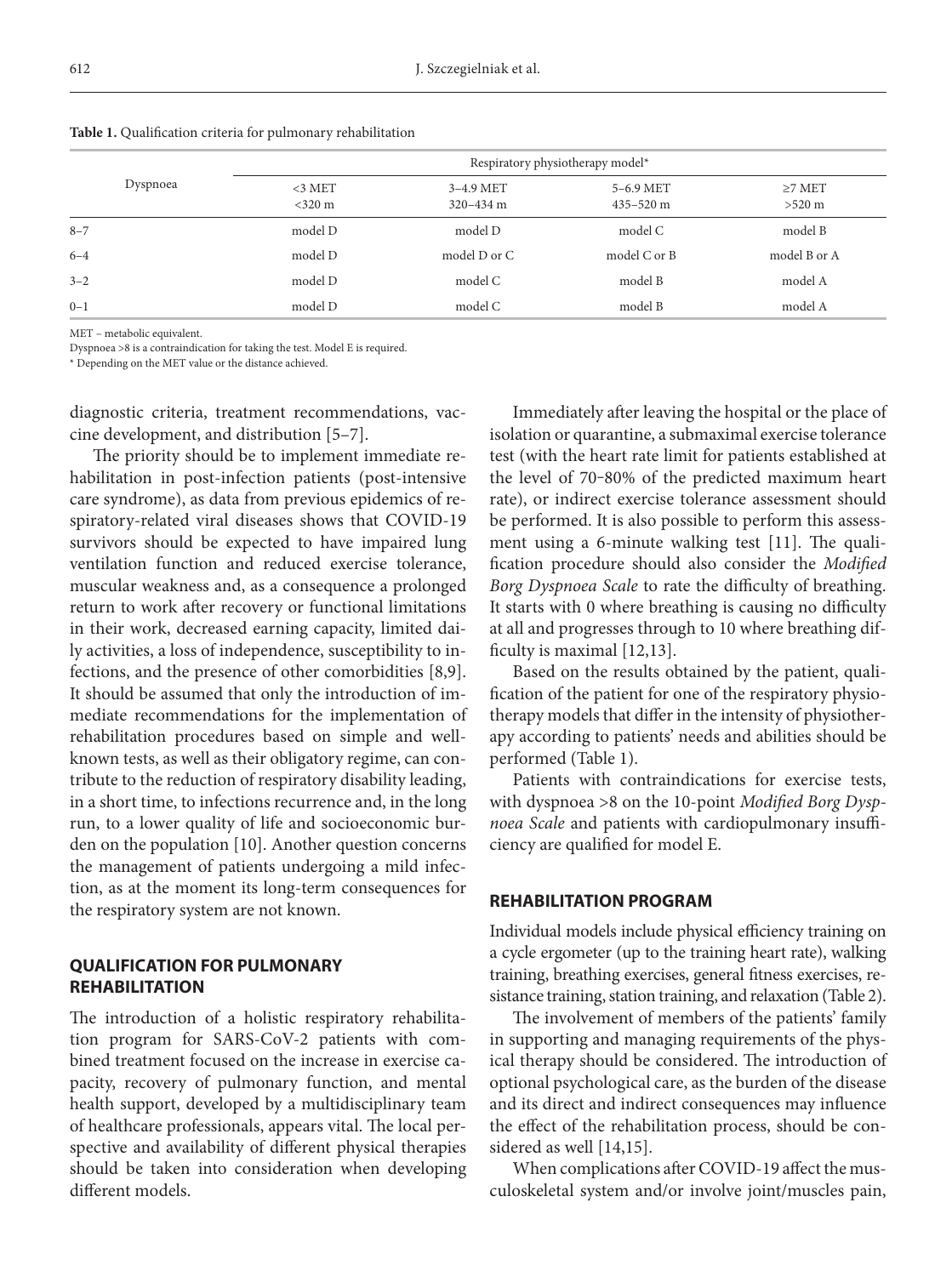#### **Table 2.** Rehabilitation program

| Model          | Program                                                                                                                                                                                                                                                                                                                                                                                                                                                                                                                                                            | Training intensity                                                                                                                                                                                                                                      |
|----------------|--------------------------------------------------------------------------------------------------------------------------------------------------------------------------------------------------------------------------------------------------------------------------------------------------------------------------------------------------------------------------------------------------------------------------------------------------------------------------------------------------------------------------------------------------------------------|---------------------------------------------------------------------------------------------------------------------------------------------------------------------------------------------------------------------------------------------------------|
| Models A, B, C | individual models include physical efficiency training on a cycle ergometer<br>(up to the training heart rate), walking training, resistance training; breathing<br>exercises (relaxation exercises, extended expiration exercises, diaphragmatic<br>breathing exercises, exercises increasing lower rib cage respiratory movement),<br>general fitness exercises, circuit training, techniques for removing secretions from<br>the bronchial tree (drainage positions, effective cough, active bronchial vibration,<br>chest percussion), inhalations, relaxation | model A – 80% of the submaximal heart rate<br>model $B - 70\%$ of the submaximal heart rate<br>model $C - 60\%$ of the submaximal heart rate                                                                                                            |
| Models D. E    | breathing exercises (relaxation exercises, extended expiration exercises,<br>diaphragmatic breathing exercises, exercises increasing lower rib cage respiratory<br>movement), general fitness exercises, circuit training, techniques for removing<br>secretions from the bronchial tree (drainage positions, effective cough, active<br>bronchial vibration, chest percussion), inhalations, relaxation                                                                                                                                                           | model D – heart rate increase during exercises<br>by 20–30% in relation to the heart rate at rest<br>model $E$ – exercises in a sitting position on<br>a chair, heart rate increase during exercises<br>by 20-30% in relation to the heart rate at rest |

a possible use of physical modalities may be recommended.

# **PHYSICAL EFFICIENCY TRAINING**

## **Physical efficiency training on a cycle ergometer**

Physical efficiency training, as an integral part of physiotherapy, is currently considered an acknowledged form of treatment for patients with COVID-19. The key aspect of this training is extended time of the dynamic physical effort of adequately determined intensity. This type of training can be implemented in interval or continuous modes.

#### **Interval training on a cycle ergometer**

Interval training on a cycle ergometer is characterized by precisely regulated effort and break time. Breaks are calculated so as to apply a new stimulus before the results of the previous stimulus have lapsed.

## **Continuous cycle ergometer training with increasing load**

Continuous training with increasing exercise load involves gradually increasing the load over approximately 30 min until the training heart rate has been reached. The load is increased every 4 min.

#### **Continuous training with 2 levels of intensity**

In the continuous training with 2 levels of intensity, patients are asked to perform a 30-minute exercise on a cycle ergometer. The following 2 levels of effort intensity are applied: a 2-minute period of very high intensity exercise at the heart rate close to the training heart rate determined for each patient individually; and a longer, 4-minute period of effort at 50% of the training heart rate.

#### **Continuous training with heart rate stabilization**

Continuous training with heart rate stabilization involves exercise in which the exercise load is regulated based on the training heart rate. This training method starts with the load of 30 Watts which is then increased by 10 Watts every minute.

#### **Monitored training system**

A system for monitored training includes 4–8 devices (treadmills or cycle ergometers). Training programs allow for training to be controlled by exercise load or heart beat frequency. They ensure a safe and effective implementation of training programs and allow for group rehabilitation with individualized training parameters, with the possibility of individually dosing physical effort.

#### **Treadmill training**

Treadmill training with adequate speed and time belongs to the aerobic exercise category. In patients with COVID-19, depending on the rehabilitation model, continuous training modes of varied intensity are used.

#### **Walking training**

Fast-paced walk improves exercise tolerance and physical efficiency. The first stage involves increasing the walking time (5-10-15 min), and then increasing the intensity. Finally, the speed can be varied (slow walk, fast walk, short run and slow walk again).

## **Backwards walking training**

Backwards walk, in comparison with forwards walk, involves higher energy expenditure reflected in maximum oxygen absorption. From this perspective, it can be compared with running forward. Therefore, this type of physical activity can be used as a form of physiotherapy at home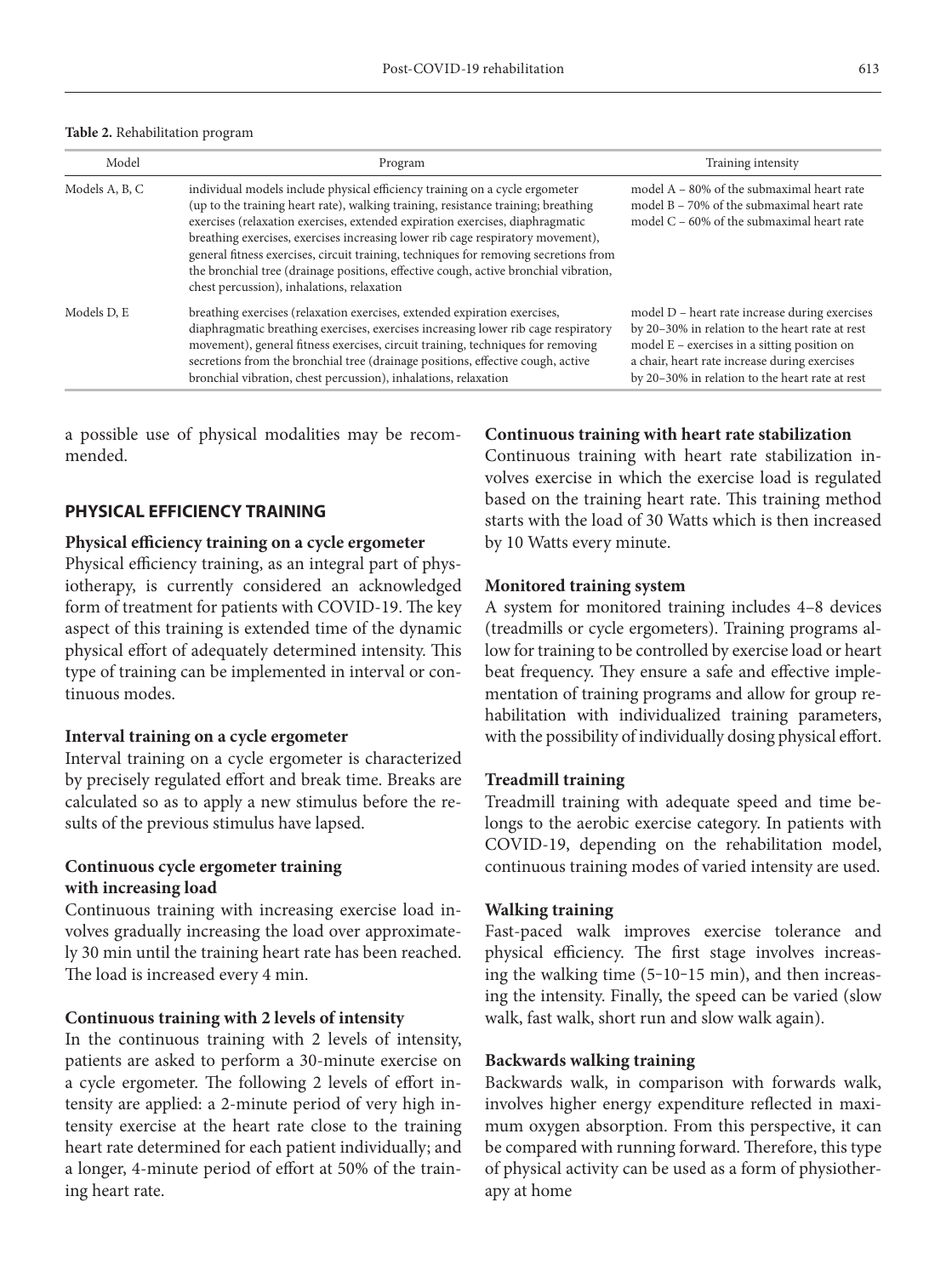# **BREATHING EXERCISES**

Breathing exercises include relaxation, extended expiration, diaphragm breathing, and lower rib cage function increase.

# **Relaxation exercises**

Before this type of exercises, it is important to relax all muscles and decrease chest muscle tension. A reduction of the increased tension of external intercoastal muscles can be achieved through holding the chest in the expiration position for a few minutes.

## **Extended expiration exercises**

It is very important to teach the patient to take short breaths with minimum help of inspiration muscles, and to breathe out calmly and slowly through pursed lips with their belly drawn up and avoiding pressure. Expiration exercises can also be done with a non-elastic band covering the lower rib cage.

## **Diaphragmatic breathing exercises**

This type of exercises should be done in the supine position with a pillow supporting the head, the knees bent in the knee and hip joints, and the feet rested on the floor. This position helps to relax muscles which is prerequisite before starting diaphragmatic breathing exercises.

Resistance for diaphragm action during the inspiration stage can be added by placing a sand bag on the patient's upper abdomen.

## **Exercises increasing lower rib cage respiratory movement**

Increase in the lower rib cage respiratory movement and diaphragm function can be achieved by stabilizing the upper limbs and the shoulder girdle. This limits movement of the upper rib cage during inhalation.

# **GENERAL FITNESS EXERCISES**

General fitness exercises include dynamic, strength exercises which have a positive impact on patients' fitness and function. They increase respiratory rhythm and improve lung ventilation function. Exercises are individually selected for each patient to be able to perform them.

## **Resistance training**

Respiratory physiotherapy recommends elements of resistance exercises which help improve muscle strength which is reduced as ventilation dysfunctions increase or which weakens as a result of sedentary lifestyle.

This type of training is applied to patients from the low risk group, qualified in the physical efficiency test for rehabilitation models A, B or C, and those who show good tolerance for physical efficiency training.

## **Station training**

Station training combines the advantages of strength and resistance training. This method allows for administering exercises which engage main muscle groups in a single training session. Additionally, the modification of exercise load, exercise time and break time gives the opportunity to run the training in the interval mode which improves physical efficiency parameters.

# **TECHNIQUES FOR REMOVING SECRETIONS FROM THE BRONCHIAL TREE**

## **Drainage positions**

Changing positions, maintained for a short time (15–20 s), facilitate expectoration of patients' retained secretions.

# **Effective cough**

In the drainage position, in which the patient expands most easily, Huff coughing is repeated 10 times and the chest is clapped.

# **Active bronchial vibration**

The active vibration of the bronchi causes vibrations of the air column in the respiratory tract, which helps to remove the secretions.

## **Chest percussion**

Chest percussion favors the removal of retained secretions. The number of repetitions and series depends on the patient's condition.

# **INHALATIONS**

Inhalations with a saline solution support the mechanisms of self-cleaning of the respiratory tract and liquefy the residual secretion, favoring its faster removal.

# **RELAXATION**

Focused relaxation is a way to achieve the state of physical and mental relaxation with retained consciousness and focused concentration to influence one's behavior.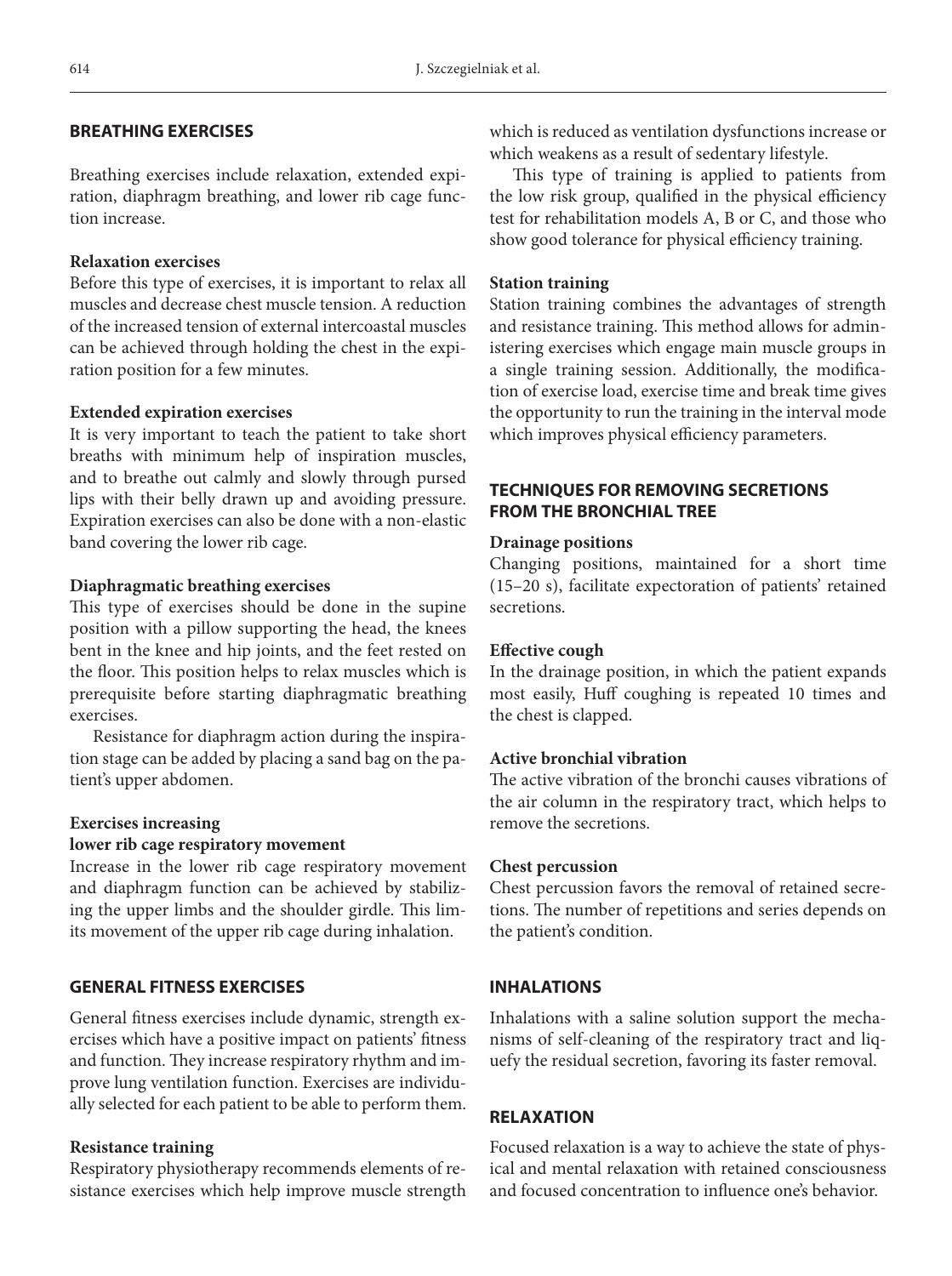

**Figure 1.** Pilot program diagram

The first patient was admitted to a 60-bed hospital ward at the MSWiA Hospital in Głuchołazy, Poland, on September 1, 2020. Initial assessments of the actions taken are very promising. In people who underwent the program (Figure 1), an improvement was observed in all examined aspects: an increase in exercise tolerance, a reduction in musculoskeletal ailments, an improvement in lung ventilation, a reduction in dyspnoea, and an improvement of the mental health which improves the quality of life. Obviously, providing objective conclusions based on scientific evidence requires time and completion of data and analysis. In the next article, the authors are planning to publish the first results of the pilot program.

# **CONCLUSIONS**

It seems that nowadays all attention is focused on extinguishing the world fire which has become a SARS-CoV-2 pandemic. Improving the quality of rehabilitation, with the ongoing fight for life around the world, is of secondary importance. However, only the immediate introduction of obligatory rehabilitation constituting the second stage of COVID-19 treatment can ensure the reduction of social and economic losses. The rehabilitation process does not require discovering new methods and, as the authors believe, is the only remedy for a strong society that can overcome the pandemics.

#### REFERENCES

1. Ferguson NM, Laydon D, Nedjati-Gilani G, Imai N, Ainslie K, Baguelin M, et al. Impact of non-pharmaceutical interventions (NPIs) to reduce COVID-19 mortality and healthcare demand. London: Imperial College London; 2020.

- 2. Koh GC-H, Hoenig H. How Should the Rehabilitation Community Prepare for 2019-nCoV? Arch Phys Med Rehabil. 2020;101(6):1068–71, [https://doi.org/10.1016/j.apmr.](https://doi.org/10.1016/j.apmr.2020.03.003) [2020.03.003](https://doi.org/10.1016/j.apmr.2020.03.003).
- 3. World Health Organization [Internet]. Geneva: The Organization; 2020 [cited 2020 Mar 9]. Coronavirus disease 2019 (COVID-19) Situation Report. Available from: [https://www.who.int/docs/default-source/coronaviruse/](https://www.who.int/docs/default-source/coronaviruse/situation-reports/20200309-sitrep-49-covid-19.pdf?sfvrsn=70dabe61_4) [situation-reports/20200309-sitrep-49-covid-19.pdf?](https://www.who.int/docs/default-source/coronaviruse/situation-reports/20200309-sitrep-49-covid-19.pdf?sfvrsn=70dabe61_4) [sfvrsn=70dabe61\\_4.](https://www.who.int/docs/default-source/coronaviruse/situation-reports/20200309-sitrep-49-covid-19.pdf?sfvrsn=70dabe61_4)
- 4. Thomas P, Baldwin C, Bissett B, Boden I, Gosselink R, Granger CL, et al. Physiotherapy management for COVID-19 in the acute hospital setting: clinical practice recommendations. J Physiother. 2020;66(2):73–82, [https://doi.org/](https://doi.org/10.1016/j.jphys.2020.03.011) [10.1016/j.jphys.2020.03.011.](https://doi.org/10.1016/j.jphys.2020.03.011)
- 5. Yuen KS, Ye ZW, Fung SY, Chan CP, Jin DY. SARS-CoV-2 and COVID-19: The most important research questions. Cell Biosci. 2020;10(1):40, [https://doi.org/10.1186/s13578-](https://doi.org/10.1186/s13578-020-00404-4) [020-00404-4.](https://doi.org/10.1186/s13578-020-00404-4)
- 6. Świątkowska B, Walusiak-Skorupa J, Juszczyk G, Gierczyński R, Socha K, Lipińska-Ojrzanowska A. [Health protection of employees against SARS-CoV-2 coronavirus infection causing the COVID-19 disease – the current state of knowledge and recommendations]. Med Pr. 2021;72(1): 69–87, <https://doi.org/10.13075/mp.5893.01042>. Polish.
- 7. Unroe KT, Evans R, Weaver L, Rusyniak D, Blackburn J. Willingness of long-term care staff to receive a COVID-19 vaccine: A single state survey. J Am Geriatr Soc. 2021;69(3):593–9, [https://doi.org/10.1111/jgs.17022.](https://doi.org/10.1111/jgs.17022)
- 8. Mart MF, Ware LB. The Long-Lasting Effects of the Acute Respiratory Distress Syndrome. Expert Rev Respir Med. 2020; 17:1–10, <https://doi.org/10.1080/17476348.2020.1743182>.